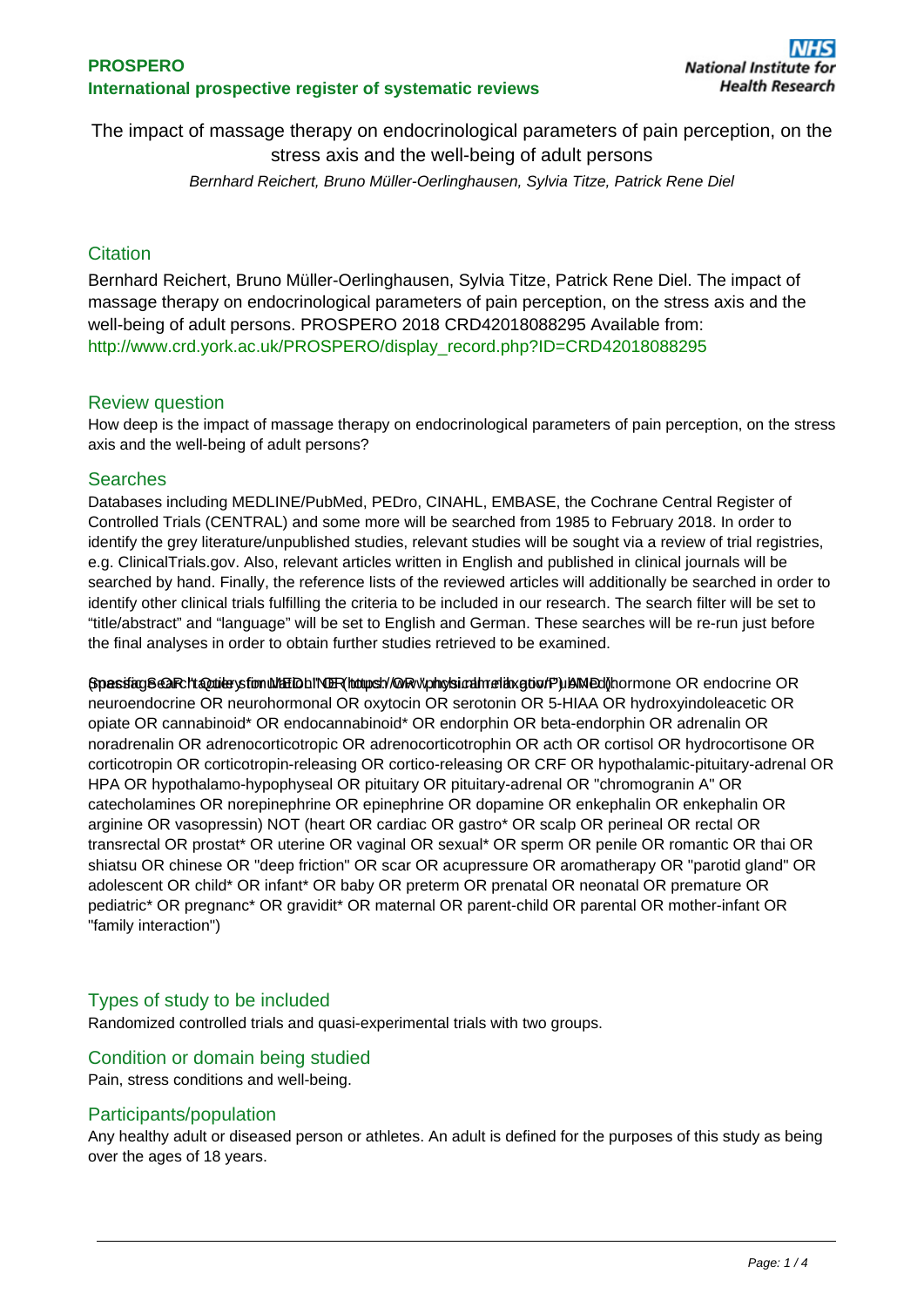## **PROSPERO International prospective register of systematic reviews**

## Intervention(s), exposure(s)

This study aims to evaluate the effect of "Swedish", ..classical" or western" massage therapy. Practitioners perform their techniques through the use of manual techniques to deform soft-tissues: gliding, kneading, compression, friction, vibration and percussion.

Massage therapy may include the use of myofascial trigger point manipulation or fascial manipulation, but not use the application of aromas, essential oils and tools that may influence the treatment in any way.

## Comparator(s)/control

Any comparator/control condition will be included.

### Primary outcome(s)

Endocrinological parameters of pain perception, effects on the stress axis and the well-being of individuals. Initial screenings will include all timing and effect measures. Timing and effect measures

Timing and effect measures will be included in the study.

#### Secondary outcome(s)

Physiological outcomes: stress related parameters as blood pressure, heart rate, heart rate variability, skin resistance, threshold of pain.

Psychological outcomes: e.g. well-being, depressiveness, aggressiveness, anxiety, stress.

#### Timing and effect measures

Timing and effect measures will be included in the study. Data extraction (selection and coding)

All the investigators will be trained in the review methodology according to the Cochrane Handbook for Systematic Reviews of Interventions (Higgins et al. 2008) to ensure objectivity and consistency in reporting across all reviewers. Using the pre-defined study eligibility criteria, two reviewers (BR, BMOe) will independently screen abstracts of the citations yielded from the literature search. Both reviewers will then recommend full-text selection. Once this selection will have been reviewed, independent recommendations will be given by each of the reviewers.

Disagreements about recommendations and/or inclusion into the research will be resolved through discussions between the two reviewers trying to find a consensus. If no consensus can be reached in the discussions, a third reviewer (ST or PRD) will be consulted and will make the final decision.

All articles marked for inclusion will be entered into the review phase, during which the full-text articles will be obtained to assess quality and conduct data extraction. In the case of unclear or missing data, the authors of the respective publications are to be contacted. If the authors will not respond, the reviewers will extract only the available information.

### Risk of bias (quality) assessment

Methodological quality will be independently assessed by two reviewers (BR, BMOe), using the Cochrane Risk of bias tool 2.0. Disagreements about the quality assessment will be resolved through discussions between the two reviewers trying to find a consensus. If no consensus can be reached in the discussions, a third reviewer (ST or PRD) will be consulted and will make the final decision. The terms 'Low', 'Unclear', and 'High' refer to low, uncertain, and high risks of bias, respectively.

## Strategy for data synthesis

Both reviewers (BR, BMOe) create a final list of data extraction points relevant to the research question. The meta-analysis will be performed using RevMan 5.2 software (Cochrane Collaboration. Based on guidelines in the Cochrane Handbook, Mean Difference (MD) and Standardized Mean Difference (SMD) with Standard Deviation (SD) will be used to measure the effect induced by massage Therapy on continuous outcomes.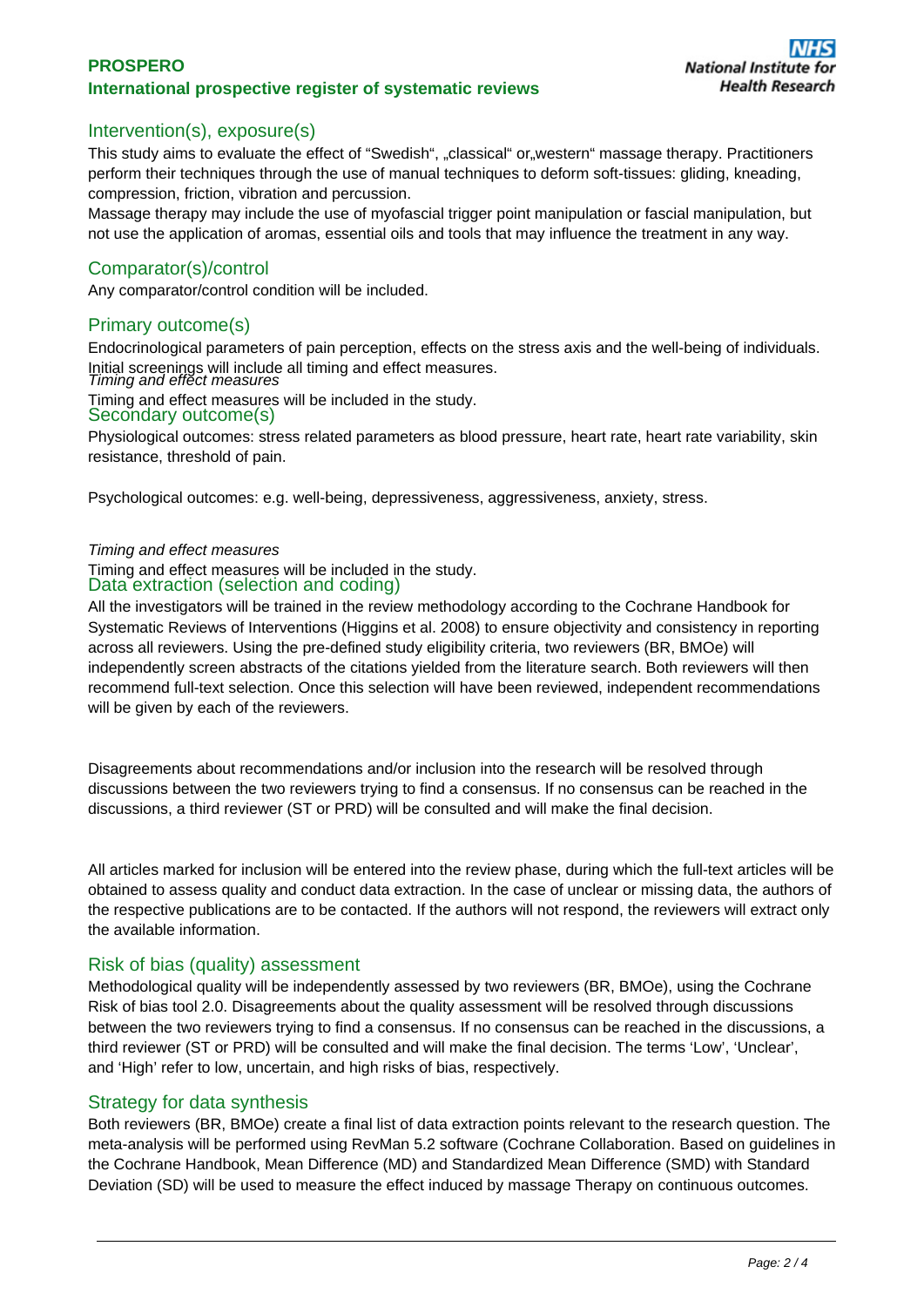## **PROSPERO International prospective register of systematic reviews**

The I<sup>2</sup> tests will be used to measure statistical heterogeneity. A random effect model will be used to compute the meta-analysis.

## Analysis of subgroups or subsets

Subgroup analysis will be performed on subjects, intervention, primary and secondary outcomes.

Contact details for further information Bernhard Reichert MSc. PT b.reichert01@gmx.de

### Organisational affiliation of the review

German Sport University Cologne <https://www.dshs-koeln.de/english/>

### Review team members and their organisational affiliations

Mr Bernhard Reichert. German Sport University Cologne Professor Bruno Müller-Oerlinghausen. Professor emeritus Free University Berlin Professor Sylvia Titze. Institute of Sport Science University of Graz Professor Patrick Rene Diel. German Sports University Cologne, Department for molecular and cellular sportmedicine

# **Collaborators** Mr Norbert Hemrich. University Hospital Würzburg, State Vocational School for Massage Therapists

Anticipated or actual start date 01 February 2018

Anticipated completion date 01 October 2018

Funding sources/sponsors None.

Conflicts of interest None known

Language (there is not an English language summary)

**Country** Germany

Stage of review Review\_Ongoing

Subject index terms status Subject indexing assigned by CRD

Subject index terms Adult; Endocrinology; Humans; Massage; Pain Perception; Physical Therapy Modalities

Date of registration in PROSPERO 09 February 2018

Date of publication of this version 09 February 2018